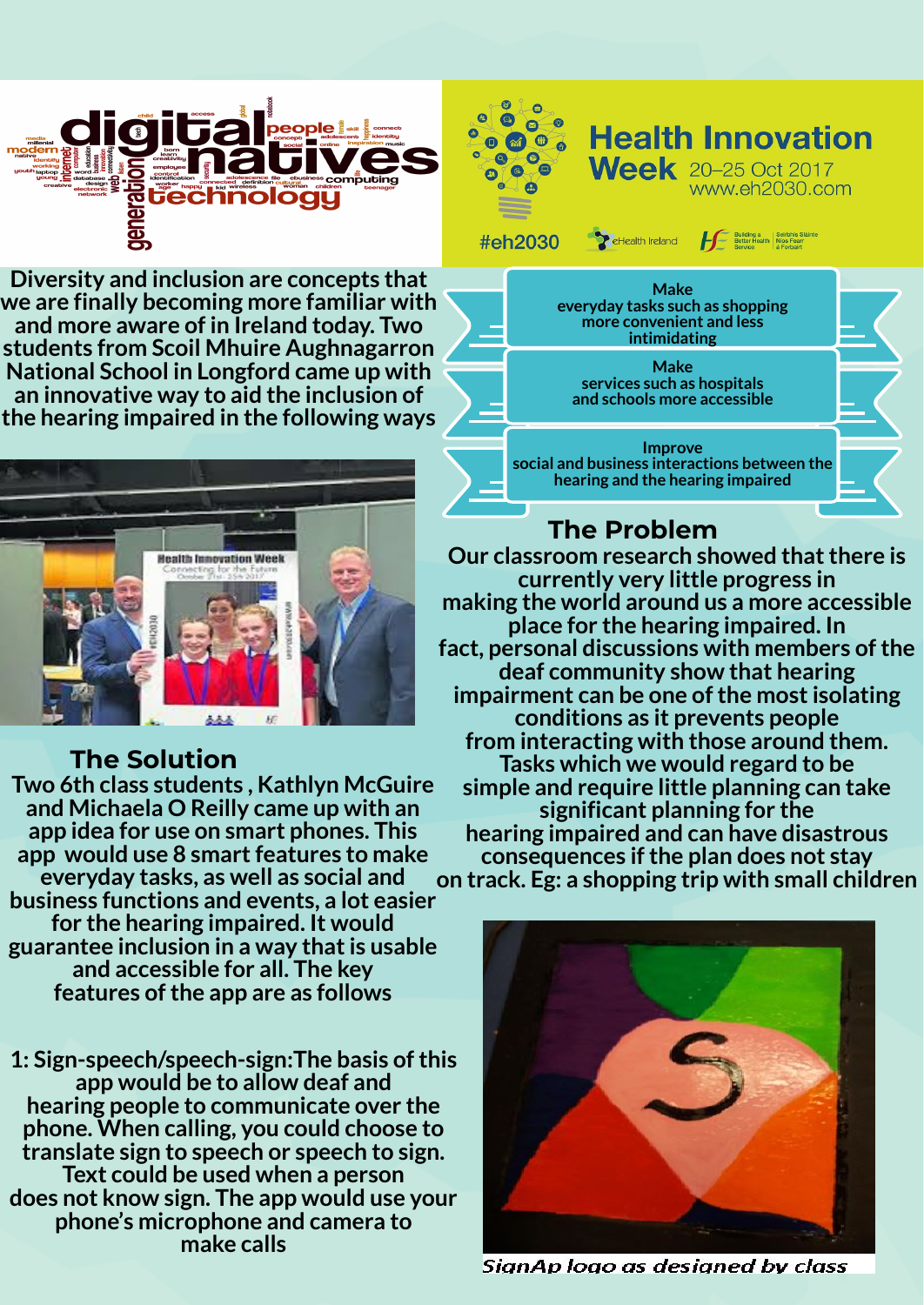**2: Choose Language:The app would have the option of lots of languages so it could be used all over the world, we hope as many people as possible could benefit from this app**

**3: Vibration Alert:Technology could be** used to connect the **doorbell, baby monitor, smoke alarm and carbon monoxide alarm to your app. When any of these alarms are triggered the app would vibrate to alert the user and a message would appear on the phone to show whatin the house needs attention**

### **DIGITAL NATIVES COMPETITION**

Awards presented to the finalists on the 23rd of October



# ALT

**4: Panic Alarm:This app would have a panic button installed. When pressed it would connect with whatever emergency services are needed. The user could simply selectthe necessary service and the phone** would automatically connect to that service. **Google maps would show the user's location. An alarm would ring from the phone because deaf people are unable to call for help**

**5: Sign Games:These games make sign enjoyable. People could learn sign by playing games. They could earn points by matching words with their signs. We would hope that with development more languages and games could be added to this feature.**

**6: Locator:This would make it easier for deaf people to bring their children outin public. You could place a fob in your child's pocket; if your child was lost they could alert your phone using the fob or vice versa. The app would use google maps to show your child's location.**

### **7: Dance Vibrations:**

**This would help deaf people to socialise easily. The app would receive the music thatis being played and vibrate a beatfor the user to dance to**

### **8: Recorder & Translator:**

**This could be used at work or social events. You could use your phone to record speeches and talks. The app would then convertthe speech into text or sign for the person to read or watch. The app could also do this in reverse ifthe user wanted to communicate using sign. It would deliver the speech using text/audio**